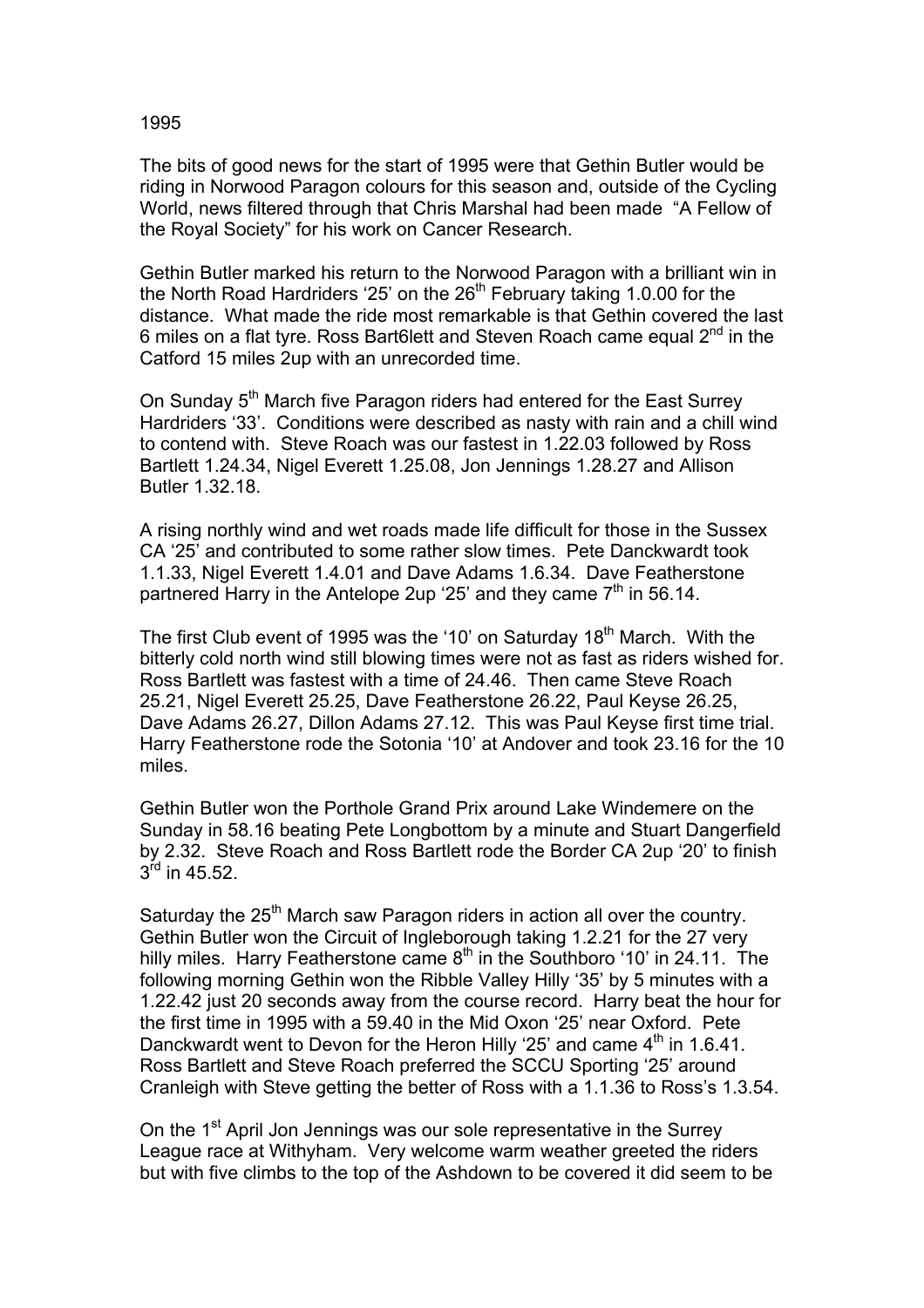overly warm for the riders. As usual on this circuit it turned out to be a race of attrition. However Jon stayed with the leading group to eventually cross the line in 5<sup>th</sup> place. Pete Danckwardt essayed the ECCA '30' but was not helped by a rising easterly wind. His result was a 1.10.25 for  $7<sup>th</sup>$  place. Harry Featherstone took in the Bournemouth Jubilee Hilly 42 kms time trial. He took 1.5.31 for the course but took his first Age Standard award for the season by over 5 minutes.

Another cold afternoon for those riding the Kingston Phoenix '10' thus slowing expected times. Harry Featherstone was our fastest in 23.51 (taking the Age Standard award en route), Pete Danckwardt took 23.55, Dave Adams 24.49 and Dave Featherstone 25.41. As often happens at this time of year Sunday was warm and sunny with little hampering wind. Pete Danckwardt responded by reaching the Finish in 56.50. Ross Bartlett was under the hour in 59.37 as was Harry Featherstone in 59.39 to take the Age Standard award. Stan Worrel finished his first race of the year with a 1.0.34; Nigel Everett took 1.1.08 and Dave Adams 1.2.37. Up North Gethin Butler won the Nelson '50' in 2.5.58 by over 15 minutes. The  $2^{nd}$  placed man took 2.21.15. Jon Jennings and Steve Roach rode the Surrey League road race at Ellens Green. After his performance at Withyham Jon found himself a 'marked man' and was unable to escape from the bunch. Eventually a group of 6 riders went away. Jon chased but was caught by 3 others close to home and crossed the line in 10<sup>th</sup> place. Steve punctured and retired. Allison Butler was the first rider back in the Ringmer 200kms Audax taking 7.18.00 for the distance.

Easter this year was from the  $14<sup>th</sup>$  to the 17<sup>th</sup> April and saw Paragon riders competing all over the southern counties. On Good Friday 3 men rode the VC Braintree '10' with Stan Worrel doing a 24.13 for  $10<sup>th</sup>$  place, Dave Adams a 25.05 and Ray Runham a 25.15. Dave and Harry Featherstone took in the Bournemouth Arrow '10' with Harry being the faster of the two with a 23.30. dave took 24.45 but did take  $1<sup>st</sup>$  on Handicap prize. Nigel Everett rode the Crawley to Shoreham Hilly '44' taking 1.58.01 for the distance.

On the Sunday a team went down the A22 for the VTTA (Surrey/Sussex) '25' but had a cold miserable morning of it. Dave Adams was our fastest rider in 1.4.26 followed by Ray Runham 1.4.48 and John Yates 1.6.45. Ross Bartlett got his teeth into some longer distances when he opted for the Charlotteville '50'. He took 2.6.48 to get round on this unhelpful morning to take  $8<sup>th</sup>$  place.

Gethin Butler won the Bolton Clarion '10' in 21.09 and Harry Featherstone took another Age Standard award in the West Kent '10' with a 23.36 on Saturday 2<sup>nd</sup> April.

Nine Paragon riders were accepted for the SCCU '25' on the 23<sup>rd</sup> April that was over-subscribed even with 150 places available. Pete Danckwardt came  $5<sup>th</sup>$  with a 58.10 but Steve Roach was just 7 seconds behind him in  $6<sup>th</sup>$  place. His 58.17 was a personal best and fully justifying the money spent on a new pair of racing wheels. Stan Worrell was 10<sup>th</sup> fastest in 59.00 and Ross Bartlett just beat Jon Jennings 1.0.33 to 1.0.34. Allison Butler finished in 1.9.08, Mark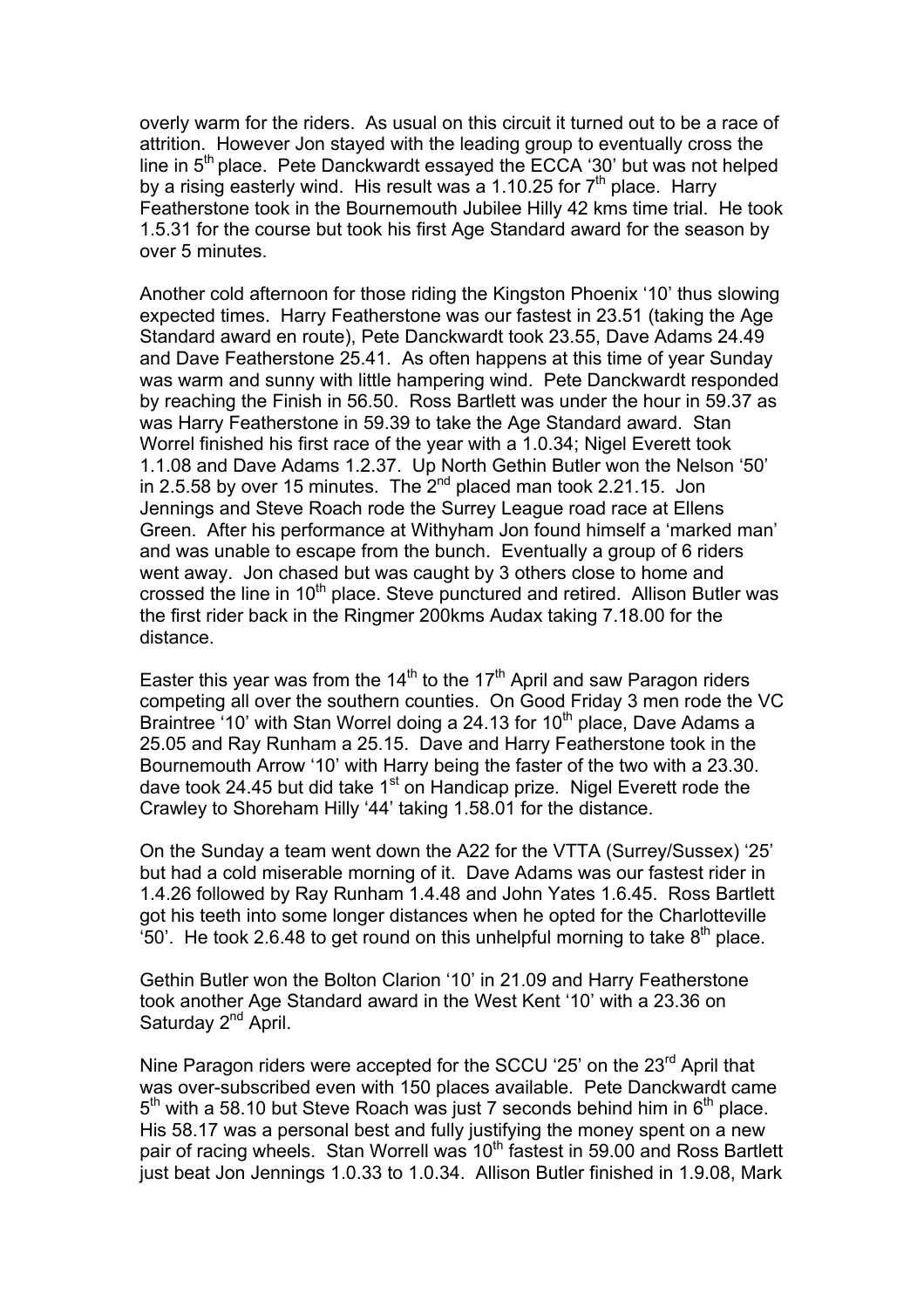Oliver 1.9.16 and Steve Van Dyck a 1.11.21 in his first race. Gethin Butler won the Preston Whs '25' by over 3 minutes with a 53.19. Harry Featherstone came equal  $6<sup>th</sup>$  in the Marlboro '25' in 59.49 and took the Age Standard award.

The Club Mixed Tandem Record was broken on the 29<sup>th</sup> April when Jon Jennings and Allison Butler won the Border CA Tandem '25' in 53.22 by 1.20. This was a personal best and new Record by 41 seconds. Road repairs on the A24 left many riders by the side of the road with punctures in the Epsom '10'. However it did not stop Ross Bartlett who came in with a personal best of 23.09 followed by Dave Featherstone 25.05, Dillon Adams 25.20 and a personal best of 27.26 by Paul Bedford.

Ross Bartlett, Jon Jennings and Steve Roach were competing in the 2<sup>nd</sup> and 3<sup>rd</sup> category race at Goodwood on the Sunday. In spite of constantly attacking they failed to break clear of the bunch. Jon was our best finisher in  $10^{th}$  place. Allison Butler came  $10^{th}$  in the  $3^{rd}$  category race.

Gethin Butler won the Barrow Central Whs Hilly '20' in 47.02 by 2.45. Steve Roach came  $10^{th}$  in 56.07. Dave Adams came  $5^{th}$  in the Vetarace Series at Alfold in the morning then teamed up with Harry Featherstone and Ray Runham for the Addiscombe '10' in the afternoon. With temperatures in the 80s Harry Featherstone produced the fastest time of 22.59 and took the Age Standard award as well. Ray Runham finished with 24.39 and that took care of the Team award on Age Standard. Dave Adams came in with 25.35.

We had a team in the ECCA '50' and Ross Bartlett came home with a personal best by over 5 minutes of 2.1.48. This might have been better if he had not broken a spoke in each wheel. John Yates finished in 2.4.59. Stan Worrell unshipped his chain twice before puncturing with 5 miles to go whilst on a personal best ride. Up North it was drizzling but it did not stop Gethin Butler winning the Ferryhill Whs Hilly '38.5'. He was in a class of his own taking 6.30 from the course record and beating the  $2<sup>nd</sup>$  man by over 7 minutes. His time was 1.39.55 and included time lost through two crashes on the wet roads.

On Monday 8<sup>th</sup> May Harry Featherstone came 2<sup>nd</sup> in the VTTA (Home Counties) Championship '10' at Marlow. He covered the course in 22.52. Ray Runham did a 24.06 and Dave Adams 24.35. In the Surrey League Handicap Championships over 70 miles around the Henfold Hill circuit Paul Green was up with the action early on but paid for efforts later on when the faster back group reached the front of the race. Ray Puttick and Trevor Kimber were also dropped when the fast men arrived but Ray kept going to record a finish position. Jon Jennings started in the penultimate group and when the inevitable junction with the front groups occurred he attacked with two other. On the last lap he was reeled in by the bunch but still had enough to come  $7<sup>th</sup>$  in the sprint.

Gethin Butler won the Team Rapide evening '12' in 28.48 breaking course record by 2.30 minutes. More cold and wet conditions were suffered in the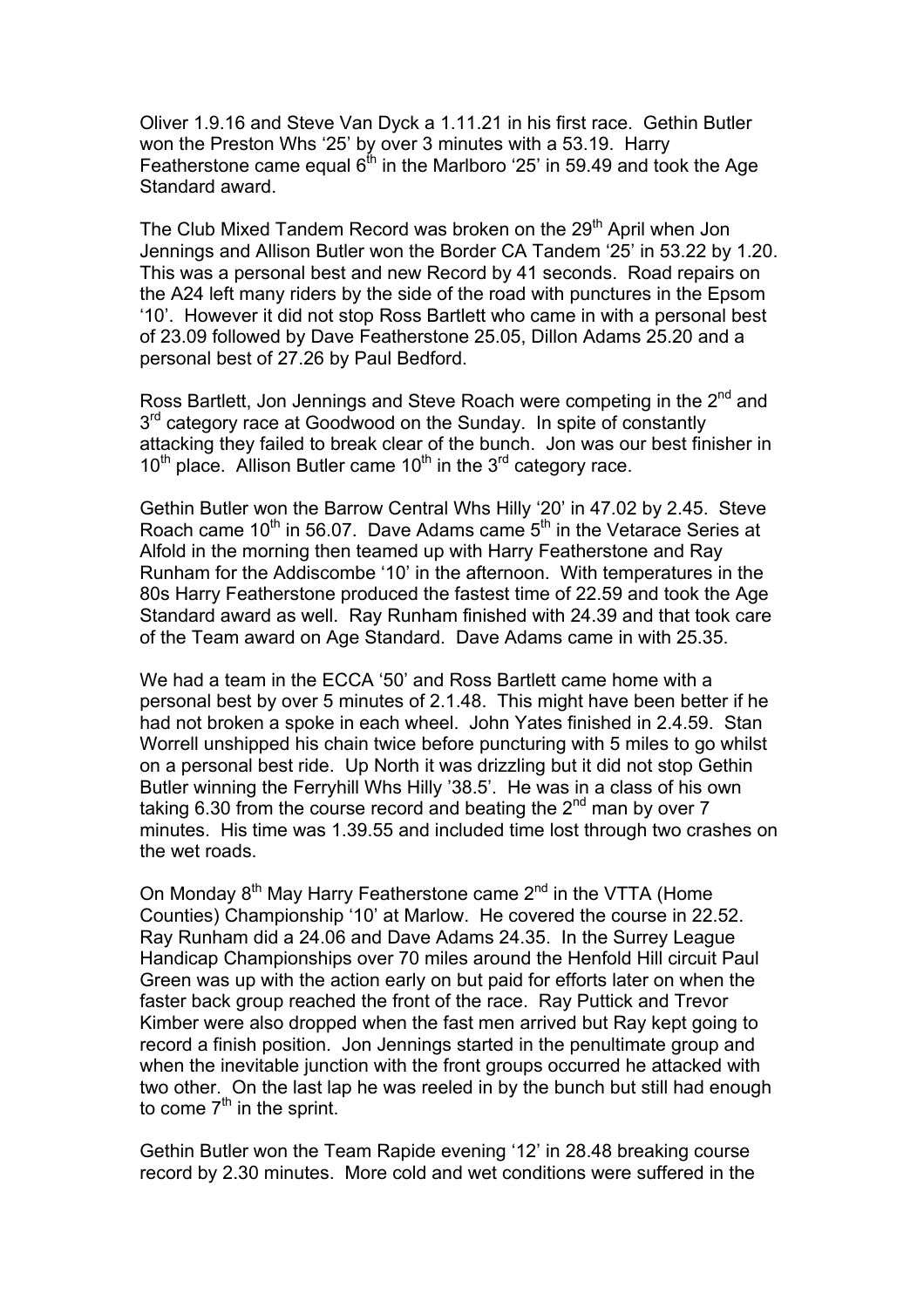Catford '10' when Steve Roach came  $7<sup>th</sup>$  with 23.33 and Ross Bartlett took 25.45. Gethin Butler was persuaded by Ben Elliot (VC Raphael) to try tandem trike racing. In their first attempt they rode the Northampton & District '25' just missing competition record by 20 seconds when recording 53.33 in the wet and the wind. The following morning they tried again in the Norland Combine '30'. This time they got their act together taking 1.3.29 to cover the 30 miles. This broke the Tricycle Competition Record by 2.10 and they won the Tandem event outright. It is a matter of discussion if a tandem trike had ever beaten all the 'normal' tandems in an event before.

In the Addiscombe '25' on the 14<sup>th</sup> May Pete Danckwardt was  $4<sup>th</sup>$  with 57.23. Stan Worrell took 59.11 for 12<sup>th</sup> place, Ross Bartlett 59.58, Dave Adams 1.4.02, Dave Featherstone 1.4.44, Allison Butler 1.5.47 (and 2<sup>nd</sup> lady prize) and Paul Bedford 1.6.56. Nigel Everett rode the Redmon Hilly '73' and was not best pleased when a divertion extended it to 75.5. He took 3.31.15 for the distance. Harry Featherstone came 2<sup>nd</sup> in the Sotonia '25' in 58.37. Steve Roach and Chris Marshall finished with the main bunch in the Surrey League race over 70 miles on the Norwood Hill Circuit.

The first Evening '10' was held on the  $16<sup>th</sup>$  May but had wet and windy condition. Ross Bartlett was fastest on the night with 23.50, Paul Keyse did 24.23 and a new junior, Justin Greeley did a 24.29 in his first race. Neil Hood rode all the way back from the turn on a flat but still managed a 25.21 whilst Allison followed the lads in with a 25.30. In the Surrey League Handicap at South Nutfield Steve Roach came 10<sup>th</sup>.

Ross Bartlett recorded a 23.55 in the CC Bexley '10'. Pete Danckwart finished in the top ten in the London Fire Brigade '10' with a 22.37 whilst Harry Featherstone finished in 22.57. Paul Bedford came in with a personal best of 27.22. Gethin Butler rode a time trial around Congleton covering the 39 kms in 50.22 winning by 1.20.

On Sunday 21st May Gethin Butler rode and won the Thameside Invitation '25' by beating Pete Longbottom (Manchester Whs) by just 2 seconds in 53.15. Steve Roach and Chris Marshall went to Horsmonden for the Kent League 77 miles road race. They finished the race but missed the vital split being placed  $20<sup>th</sup>$  and  $23<sup>rd</sup>$  on the line. Pete Danckwardt put a '54' on his entry forms in a sparkling ride in the Crawley Whs '25'. He finished second fastest in 54.59. Stan Worrell was 16<sup>th</sup> in 57.36 and Harry Featherstone 17<sup>th</sup> in 57.42. These three took the team race from the GS Stella. Harry won the veterans Age Standard race with John Yates in 2<sup>nd</sup> place (Scratch time unrecorded). This pair took the Veterans Team on Age Standard. Ross Bartlett finished in 59.38 and Mark Oliver a 1.7.09.

In the Monday Competition at Herne Hill Bob Patton came  $7<sup>th</sup>$  in a 45-man field in the 15kms scratch race and then  $9<sup>th</sup>$  from the 45 that started the Deviltake-the-hindmost.

The 23<sup>rd</sup> May was our Crystal Palace promotion evening and this year it was blessed with almost perfect weather with over 100 riders. Craig Sellen won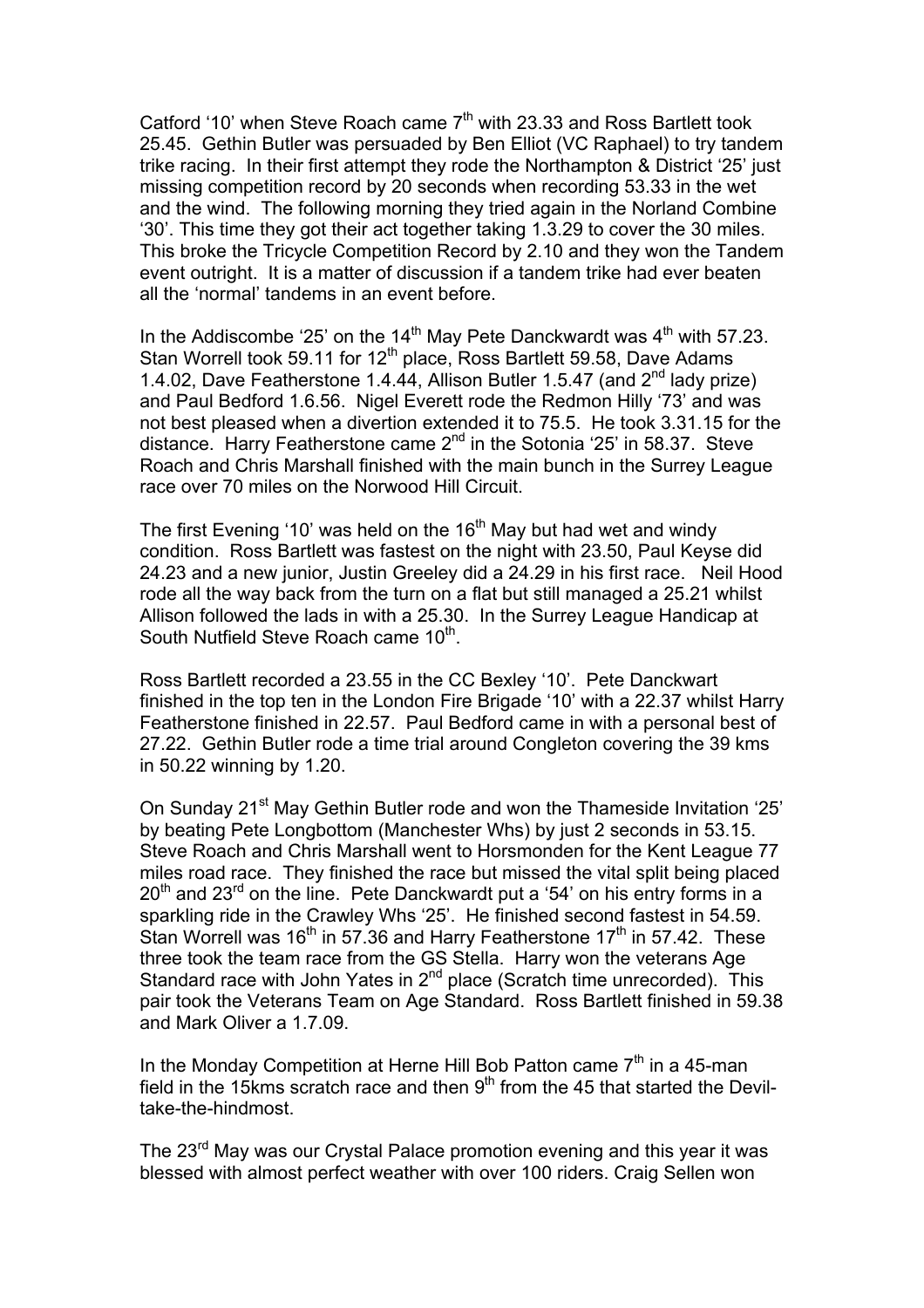the Under 16s race. His brother Gavin won the Senior race from Steve Gowar (South Western) with the rest nowhere. Steve Roach finished with the remnants of the bunch. Jon Jennings and Allison Butler produced their personal best of 21.07 in the Evening '10' whilst Rowan Vacher started his season with a 24.05 riding a fixed wheel.

Harry Featherstone came  $5<sup>th</sup>$  in the VTTA (Wessex) '10' on the 27<sup>th</sup> May. His 21.50 also took the Age Standard award.

The Frank Southall '50' was held on the 28<sup>th</sup> May with 12 Paragonians amongst the 120 riders. The weather was overcast with some showers and most people caught at least one. The south-west wind made it a hard slong down to Southwater but a very fast return leg with riders touching 40 mph in places. Colin Smith (Old Portlians) won with a 1.55.47. Pete Danckwardt came  $2^{nd}$  with a 1.58.44; Stan Worrell 3<sup>rd</sup> with a 2.1.30 and Harry Featherstone  $7<sup>th</sup>$  in 2.3.38. These three won the Team race for the Paragon. Jon Jennings recorded a 2.5.16, Ross Bartlett 2.5.46, Neil Hood 2.7.17, Nigel Everett 2.7.21, Mark Oliver 2.16.47, Allison Butler 2.18.11 (1<sup>st</sup> lady prize), Bob Patton 2.19.17 and Paul Bedford, who had the honour of being first man off, 2.22.42 for his first ever '50'. Gethin Butler won the Central Lancs Sporting '18.8' during the week in 42.16. Then he rode the RTTC event on a 27.4 mile circuit near Nottingham finishing  $3<sup>rd</sup>$  in 1.1.36. His last race before the National Championship '25' was the North Lancs '25' that he won in 53.03.

Stan Worrell equalled his personal best '10' in the Tuesday evening '10' when he recorded 22.43. Neil Hood was happy with his 22.55; Rowan Vacher did 23.45 and Allison Butler 25.22. Harry Featherstone went up to Milton Keynes for the North Bucks '25' but was not impressed with racing in the rush hour on a newly surfaced road. He was relieved to finish in 58.18 in one piece. Pete Danckwardt rode the Crawley Whs Club '10' stopping the watch on 21.46. In the South Eastern '25' Stan Worrell was  $10<sup>th</sup>$  in 59.27 and Steve Vandyke did 1.11.00.

In the National Championship '25' on the  $4<sup>th</sup>$  June Gethin Butler finished in  $4<sup>th</sup>$ place. He was just 13 seconds away from a bronze medal in 53.55 but was actually placed 5th. This was quite a step up from his  $14<sup>th</sup>$  place last year.

Pete Danckwardt recorded fastest time in the Evening '10' with a 22.13 followed by Neil Hood, on his brand new "Hotta" carbon fibre bike, 22.49. Ross Bartlett turned in a 23.40 and Steve Vandyke 27.09.

June 11<sup>th</sup> was SCCU '50' day and Pete Danckwardt put in a superb ride for 3<sup>rd</sup> place in 1.55.06 behind K Bexley (Tooting)'s 1.53.42. Stan Worrell came 7<sup>th</sup> with a 1.58.43 and Steve Roach came in with a 2.2.13 to ensure the Paragon won the Team race. Ross Bartlett was one place behind Steve with a 2.3.04 whilst Mark Oliver finished in 2.18.25 for his first attempt at the distance. With this result the SCCU BAR looked very healthy with 4 Paragon riders in the top 10. Pete Danckwardt was leading; Stan Worrell was 3<sup>rd</sup>, Steve Roach 4<sup>th</sup> and Ross Bartlett  $9<sup>th</sup>$ . Rowan Vacher rode the Eagle '25' and in his first ride at the distance this year did 1.0.00 exactly. Harry Featherstone rode the Salisbury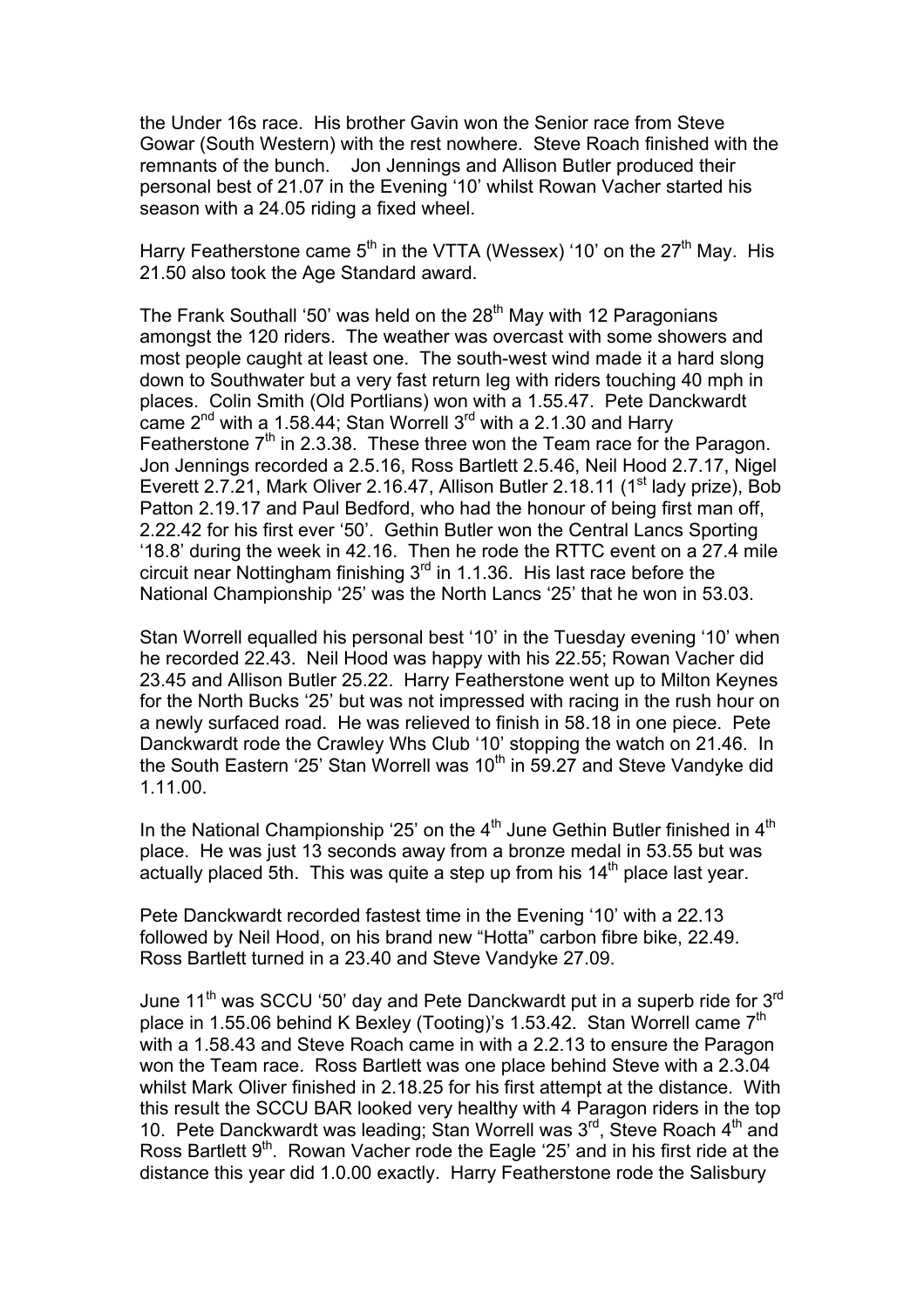'10' and got within 11 seconds of the National Age Record with a 21.46. He was  $15<sup>th</sup>$  on scratch time but there were no Age Standard awards to go for!

Neil Hood produced the fastest time in the Evening '10' with a 23.00. Steve Roach followed with a 23.22, Ross Bartlett 23.42, Pete Danckwardt 23.55 (with a front wheel shedding spokes), Justin Greeley 24.15 and Dave Adams 25.26.

The Maldon & District 55 kms time trial, part of the RTTC Sporting Course series was held on the  $17<sup>th</sup>$  June. The course was on the back roads of Essex and had wet and windy conditions for the riders. Gethin Butler travelled down to ride and won by about 1.45 with a 1.15.28. Harry Featherstone rode the Essex & Suffolk Border '50' on the same Saturday afternoon with identical conditions. Harry took 1.58.14 and won the fastest on Age Standard prize.

The Robin Buchan Salver '25' was held the next day on the Crawley Horsham course. Gethin Butler was in scintillating form beating his own event record with a 51.43 on a day when most riders found the going tough. Tim Stevens (Team 2000) was nearest to Gethin with a 52.05 whilst the rest were back in the 56's. Pete Hamilton (Wren Whs) was 3<sup>rd</sup>, Mike Marchant (GS Stella) 4<sup>th</sup> and Shame Faulkner (Lewes Wanderers) 5<sup>th</sup>. With Stan Worrell finishing with a 57.23 for  $7<sup>th</sup>$  place and Neil Hood 57.41 in 11<sup>th</sup> the Paragon won the Team race. Harry Featherstone came 12<sup>th</sup> but did take the fastest on Age Standard award. Rowan Vacher was on a 59.12, Steve Roach 59.18, Ross Bartlett 59.20 and our new junior Justin Greeley a 1.0.57 for his very first 25-mile time trial! Mark Oliver came next on 1.1.24, Bob Patton 1.2.43, Dave Adams 1.3.18, Dave Featherstone 1.3.58 and a personal best by Steve Vandyke by 4 minutes of 1.5.52.

Pete Danckwardt and the tandem pair of Allison Butler and Jon Jennings went north to the Hertfordshire Whs '30' but with an unrelenting wind that increased rather than decreased very fast times were out of the question. Pete came  $8<sup>th</sup>$ in the solo event with a 1.8.16 whilst the tandem pair were not happy with their 1.7.32.

For once the Tuesday evening '10' had a good night. Neil Hood was again the fastest in 22.26 beating Ross Bartlett in spite of a personal best ride from Ross of 22.54. Rowan Vacher came in with a 23.14 and Allison Butler did her fastest of the season with 24.51.

During the following week Pete Danckwardt rode two local evening '25's recording a 55.16 and 54.41. With this form it is no surprise to learn that he won the Worthing Excelsior '10' in 22.49, albeit by just 1 second.

Gethin Butler rode the RTTC National Championship '50' on the  $24<sup>th</sup>$  June. It was a hard day of showers but also cold, bright and windy. Richard Prebble won in 1.46.15 with Gethin taking  $3^{rd}$  place and his first Championship Medal with a 1.47.25. Nearer home Pete Danckwardt came  $4<sup>th</sup>$  in the Surrey RCC '25' in 56.31. Harry Featherstone recorded a 58.39 in the Oxford City '25' and took the Age Standard award. There was a strong wind blowing allowing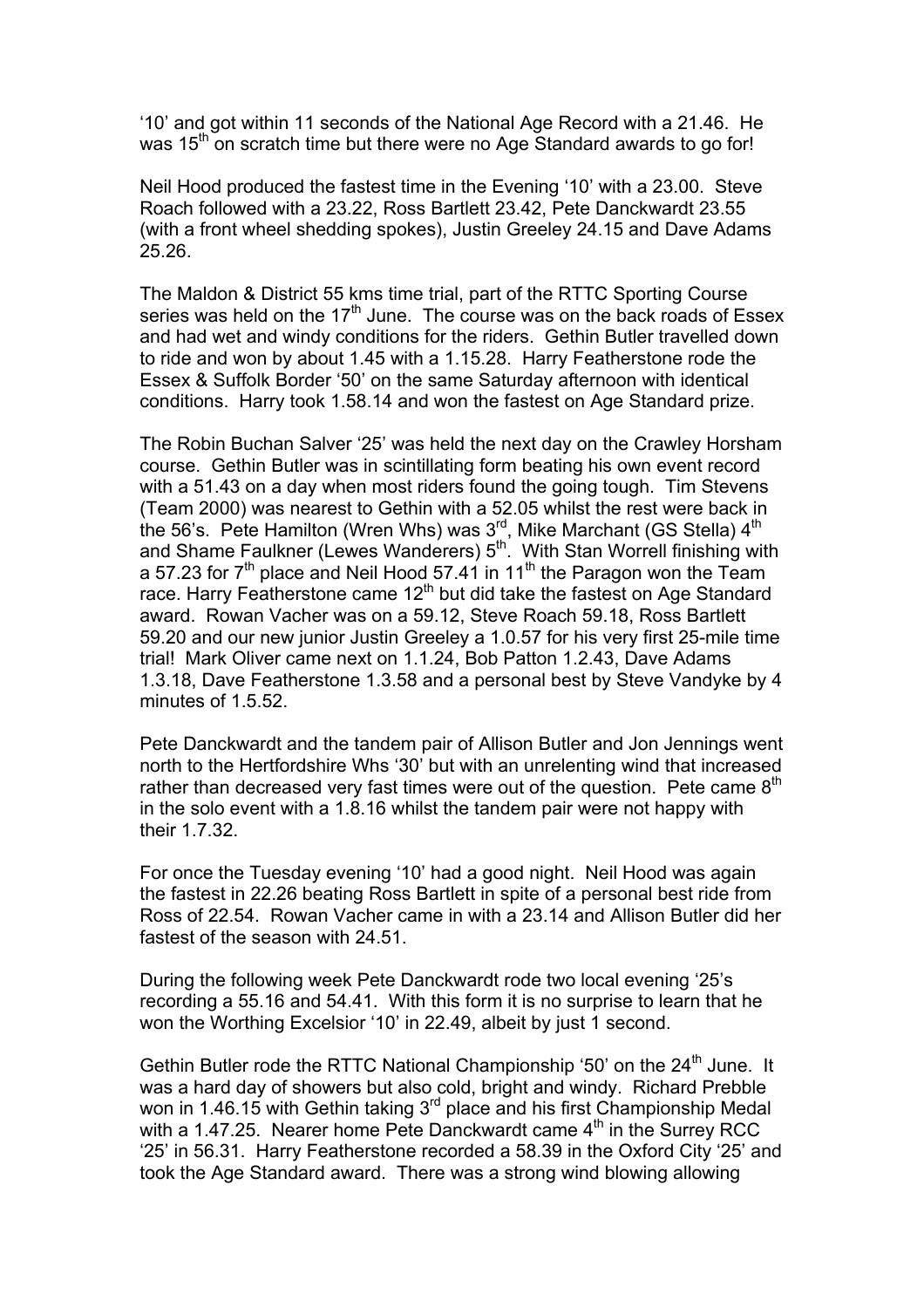Harry to reach the 14 miles point in 28 minutes. The return was not so good as he took 30 minutes for those11 miles! We also had a team in the Sussex '100'. Ross Bartlett made light of the conditions and course around Hailsham to record a personal best of 4.27.36. Jon Jennings came in with a 4.38.54 and Allison finished strongly for a 4.50.14 and the ladies prize.

In the Evening '10' Neil Hood was again just the fastest from Stan Worrell's 23.23. Steve Roach came in with 24.04, Rowan Vacher 25.27, Allison Butler 26.31 and Ross Bartlett still suffering the effect on the Sussex '100' took 27.50. Steve Roach made a last minute decision to ride the CDCA '10' on the 1<sup>st</sup> July and it proved to be a wise move as he won it in 23.42.

Gethin Butler rode the Bramley Whs '50', which was billed as a re-match of the National Championship, but in the end was no-contest. Gethin rocketed around the course in 1.40.58 to take 4.17 from his own Club Record. He beat Ian Cammish by 1.01 and the rest of the field by over 6 minutes. The Paragon had a team in the Clarencourt 4-up Team Time Trial over 60 kms of rolling Surrey and Sussex lanes. After a blistering start when the first 10 miles were covered at 28 mph Stan Worrell collected a slow puncture in his front tyre. This is not a good thing to have on this twisting course and he was dropped leaving Steve Roach, Neil Hood and Ross Bartlett to fend for themselves. They finished in 1.30.56 for 15<sup>th</sup> fastest team. Another team ventured to Essex for the Becontree Whs '25' with Pete Danckwardt showing the others how it was done with a 55.28 for  $3<sup>rd</sup>$  place. Justin Greeley managed a 1.1.36 after breaking a spoke in one wheel, borrowing another and promptly breaking a spoke in that one before finally using someone else's Disc Wheel. He is a big strong lad! Nigel Everett came in with a 1.1.49 whilst Mark Oliver notched up a 1.2.56. Steve Vandyke continued to show improvement with a 1.5.08.

On the  $3<sup>rd</sup>$  July Bert Hardy died. He was one of he most famous press photographers in the world and, until a few years ago, was a member of the Norwood Paragon. His name first appears in the Club events for 1934. Although never a great racing cyclist his interest in the sport never waned. He began cycling when he started work as a courier collecting films for developing and it was from here that he started to develop and print for himself. He was one of the first to use a Leica 35 mm camera and he came out to races and photographed the riders with it. Many of his shots are in the Club Archives and the families of those around at the time also have copies of his work. Soon after his photos were being published in 'Cycling' and later 'The Bicycle' magazines. Bert really made his name when he went to work for the famous 'Picture Post' launched in 1938. During the War he took pictures of the Blitz and various major conflicts through to the Korean War. (The famous photograph of St Pauls Cathedral standing proud of the surrounding smoke and flames is his work. Most of Bert's work was in black and white and he carried this on through the advertising work he did after the War. His biography written in 1985 (Bert Hardy – My Life) has a section about his life in the Norwood Paragon and has photographs of Ken Joys successful attack on the London – Brighton and back Record. Channel 4 produced a film in which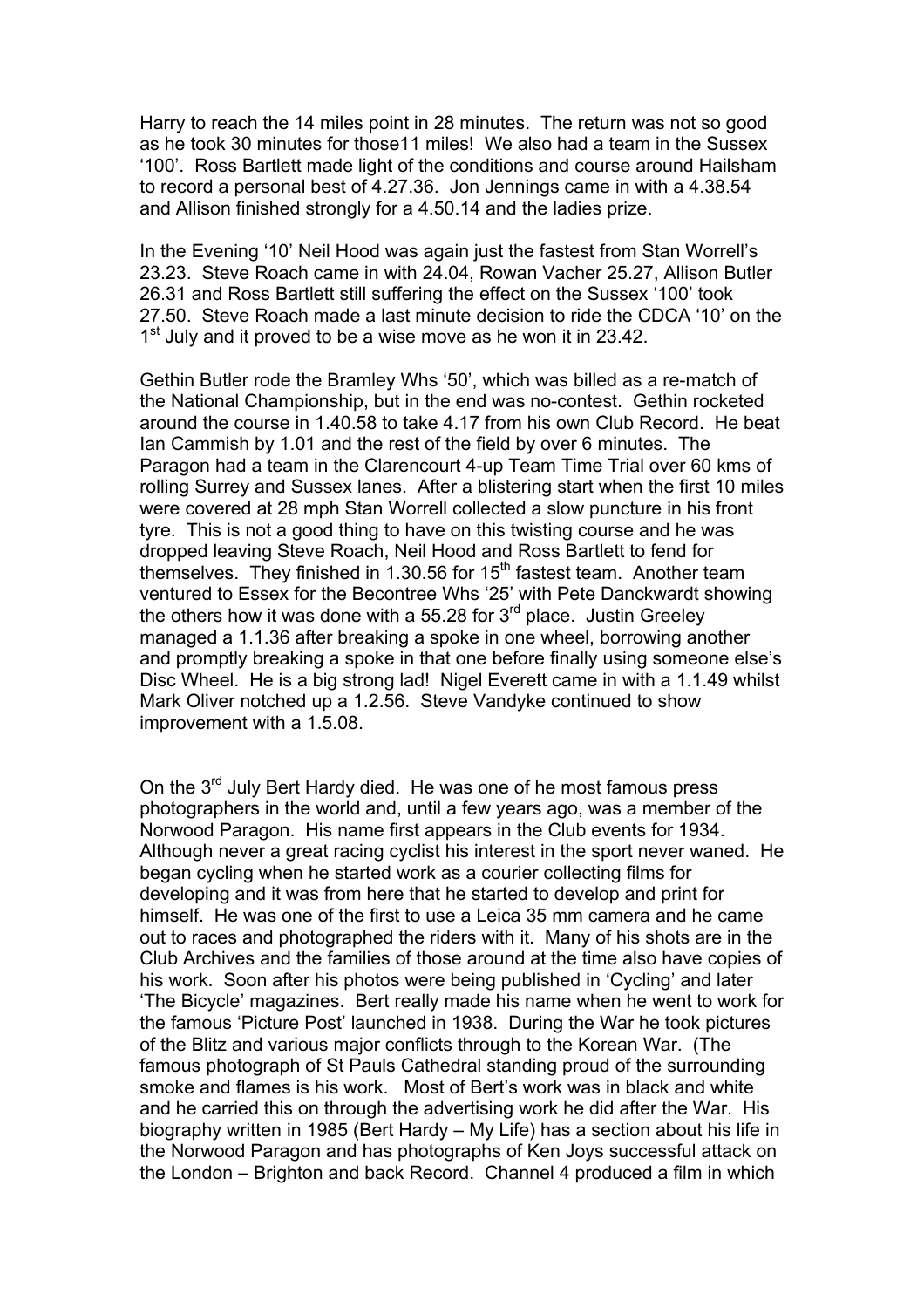the people he photographed were contacted and interviewed. After he retired he took a smallholding near Oxted where he died. He was 82.

Bob Patton was stirring up riders at the Monday Competition. In the 'Devil' he was  $4<sup>th</sup>$  and came  $3<sup>rd</sup>$  in the Points race. The Tuesday '10' had a very good evening with Neil Hood getting the better of a recovered Ross Bartlett with a 22.31 to Ross's 23.07. Rowan Vacher did 23.40 and 'new boy' Kelvin Morrison (son of Alex) a 26.30. On Saturday only 2 Paragon riders attempted the Addiscombe '10' in sultry conditions. Steve Roach managed a 23.10 whilst Dave Adams wilted a bit in the heat to do 24.36.

Three men rode the Brighton Excelsior '25' on the  $9<sup>th</sup>$  July Dave Adams being the fastest with 1.2.37. Mark Oliver was hot on his heels with a 1.2.40 and Ray Runham clocked a 1.3.37. Gethin Butler rode the Norland Combine '100' with BBAR aspirations in mind and won the event with a 3.45.45 some 7.30 in front of the second fastest man. Three other Paragon riders went to the Belle Vue '50' near Oxford hoping for some fast times and, contrary to their usual luck, did the business. Steve Roach finished first and took 1.45 from his best in recording a 1.58.36. Stan Worrell went through 25 miles in about 58.00 and hung on at nigh on 30 mph to cross the line with a personal best by 4½ minutes of 1.53.19 for an eventual  $5<sup>th</sup>$  place. Pete Danckwardt was still to come and he produced his second best '50' ever to collect  $3<sup>rd</sup>$  place with a 1.51.15. These three gentlemen also secured the Team race for the Paragon from a number of more fancied Clubs.

The Annual grudge match against the Addiscombe was run on the  $11<sup>th</sup>$  July and as per usual the Paragon riders rose to the occasion although the winning margin was closed to 2.50 from last years 10 minutes or so. Pete Danckwardt was the event winner with 22.36; Stan Worrell came  $2^{nd}$  22.54, Steve Roach  $4<sup>th</sup>$  in 23.01, Ross Bartlett 6<sup>th</sup> in 23.34, Neil Hood  $7<sup>th</sup>$  23.35 and Justin Greeley a personal best of 23.55 for 10<sup>th</sup> place and our  $6<sup>th</sup>$  counter. Our Team time was 2.19.25, the Addiscombe's added up to 2.22.15. Other rides recorded by the Paragon were by Harry Featherstone 24.12, Mark Oliver a personal best of 24.14, Dave Adams 24.31, Graham O'Sullivan 25.32, Kelvin Morrison 26.04 and Marilyn Butler 30.39.

Pete Danckwardt decided to give the longer distances a try as he is leading the SCCU BAR so he went over to Essex for the ECRA '100'. The weather put pay to any ultra-fast times but Pete came  $6<sup>th</sup>$  in 3.59.24, which kept him within 9 minutes of the winner. Jon Jennings and Allison Butler rode the accompanying Tandem event and with a 4.1.20 won the event outright, took best mixed tandem award and broke the Club Mixed Tandem record. Those riding closer to home took in the Bec '25'. Ross Bartlett finished in 1.1.24, Neil Hood punctured with a mile and a half to go but Stan Worrell kept the flag flying with a 57.35 for 5<sup>th</sup> place. Harry preferred the New Forest and came 5<sup>th</sup> in the Southampton Whs event with a 58.02. Justin Greeley made the Croydon Team for the London Youth Games winning the road race on the Crystal Palace circuit and helping the Croydon team to a silver medal.#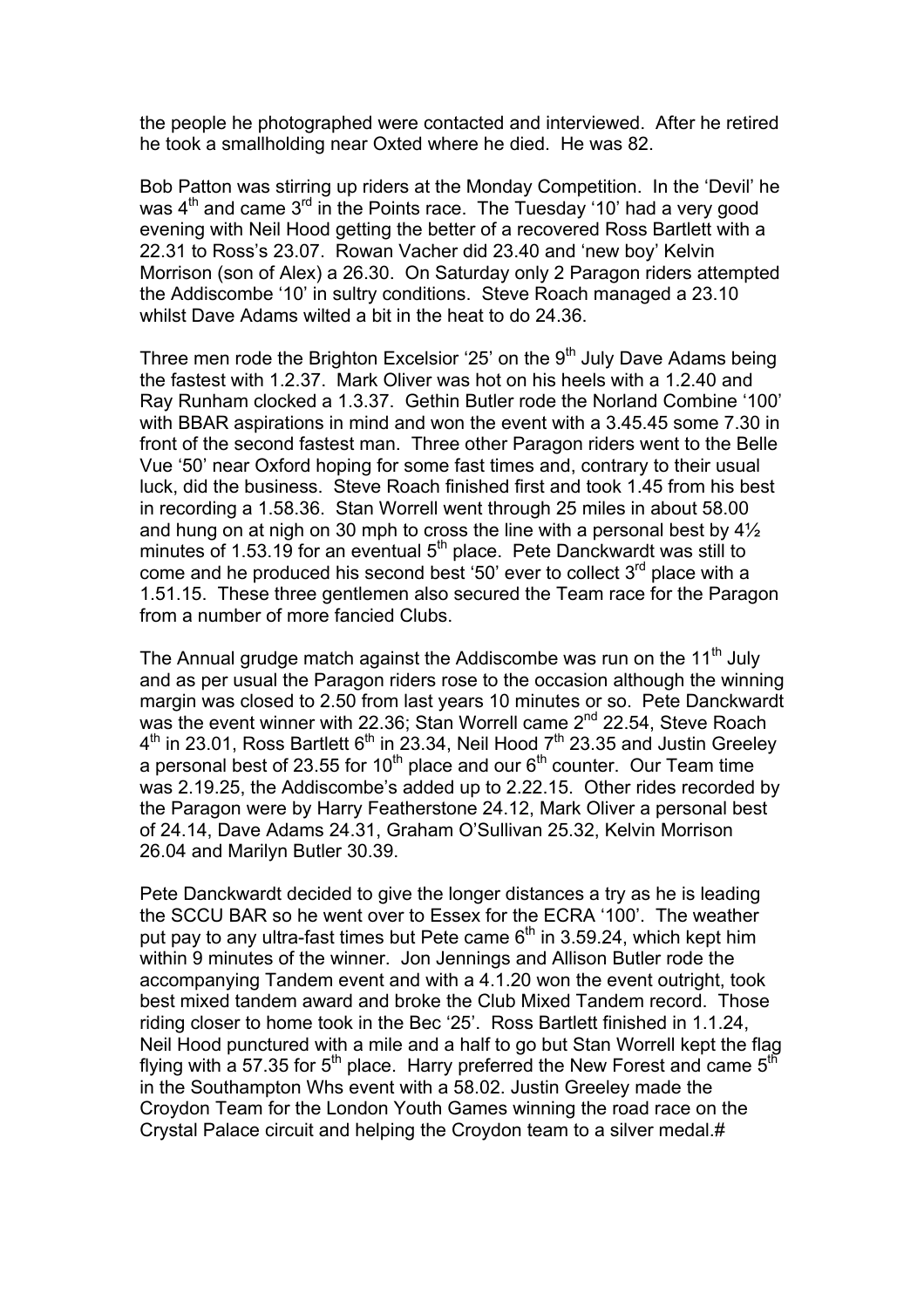There were only 3 takers for the evening '10' on the  $18<sup>th</sup>$  July but Pete Danckwardt managed to get in front of Neil Hood with a 22.46 to Neil 22.54. Ross Bartlett finished in 24.05. Harry Featherstone and Rowan Vacher rode the South Eastern '10' on the  $22<sup>nd</sup>$  July. Harry duly won the event on Age Standard with a 22.39 and Rowan chipped in with a long 23 but they missed the Team award by 3 seconds!

Stan Worrell and Ross Bartlett went over to Essex on the 23<sup>rd</sup> July to see if they preferred the roads there to those around Oxford. Stan thought it was a bit hard but if you are doing a 53.00 for the first 25 miles it does not usually come easy. However he persevered and reached the Timekeeper in 1.52.42 for a 37 seconds improvement. Ross Bartlett also found it hard going but he too clipped time from his best ever. Ross clocked a 2.1.07- a 41 second improvement. It was nearly Ross's last ride for as he was slowing down a trailer broke loose from its car and veered towards him. Fortunately Ross saw it coming and dived over the hedge sustaining a few scrapes and scratches whilst the trailer did considerable damage to the, supposedly, towing car. Harry Featherstone went to Oxford for the SW London Combine '50'. Unfortunately he was given an early start and had to endure the cold mist. His 1.55.50 also missed out on the Age Standard award that went to a rider starting an hour behind Harry in the comparative warmth. Jon Jennings and Allison Butler took  $3^{rd}$  place in the North Bucks Tandem '50' with a 1.56.21 and took the Mixed Tandem award as well. Pete Danckwardt went to Devon to visit relatives and took in the Somer Valley '25' on the way. He met problems not usually associated with the Horsham by-pass viz a herd of cows crossing the road and a horsebox pulling out necessitating an emergency stop. Pete was not best pleased to learn that his 55.50 was only  $2<sup>nd</sup>$  fastest by 6 seconds! Gethin Butler won the Welsh event around Brecon as part of the RTTC series. His 1.13.07 for the hilly 52 kms left his nearest rival some 3.48 behind.

Tuesday 25<sup>th</sup> July was the Club Track Championships and we were blessed with a pleasant evening and a field of 16 riders -the best for some years. The 4000m pursuit for the Bert Chapman Cup was run off over 9 laps resulting in a win for Stan Worrell in a good time of 5.45 (4000m is 8¾ laps). Neil Hood came 2<sup>nd</sup> and Bob Patton was 3rd. The non-counting 500m Handicap for the Frank Burton Cup went to Kelvin Morrison (20m) from Ross Bartlett (Scr) and Chris Kennard (10m). The 500m sprint for the AEU Cup was a close run affair with Ross Bartlett getting home 1<sup>st</sup> from Jon Jennings and Mark Oliver. The 5-mile being two races in one was great to watch with Pete Owen, Mark Kench and Bob Patton going for the Points and the George Colget Cup whilst other kept their powder dry for the last sprint for the Ravensbourne Cup. Jon Jennings did this well holding off Bob Patton and Mark Oliver down the home straight. Others performing on the night were Nigel Everett, Dave Woods, Kaye Patton, Ray Runham and Steve Vandyke. All this racing gave Jon Jennings the Track Championship with 5 points. With Stan Worrell, Ross Bartlett and Bob Patton equal 2<sup>nd</sup> with 3 points. Allison Butler preferred the 10 miles time trial and recorded a 26.18.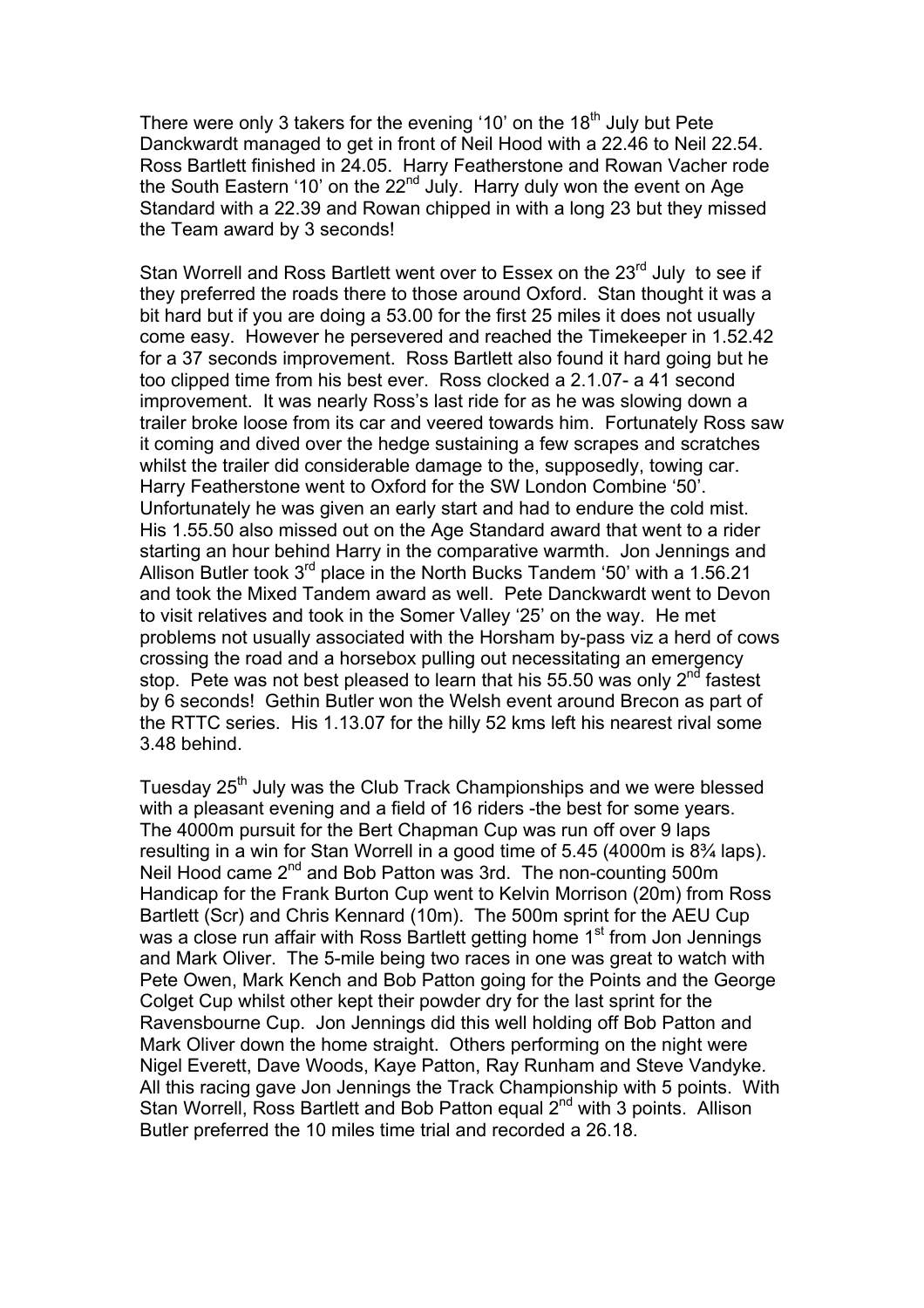Harry Featherstone trekked down to Harrietsham for the Southboro '10' where he recorded a 22.40 for  $8<sup>th</sup>$  place. Gethin Butler won another round of the RTTC Sporting course series completing the 48 kms event in Oxfordshire in 1.5.18. He won by 47 seconds after stopping for a wheel change following a puncture. Allison Butler rode the Ladies event finishing  $5<sup>th</sup>$  in 41.45.

The SCCU '100' had six Paragon entries but Pete Danckwardt and Jon Jennings had to cry off through injuries. This was particularly galling for Pete as he was leading the SCCU BAR. However with the usual Paragon long distance support teams in operation the others finished the race. Ross Bartlett rode a steady race finishing with a personal best of 4.17.34 for  $7<sup>th</sup>$ place, Stan Worrell rode the first 65 miles very well then started to get cramp but ploughed on to finish with a 4.26.38. Mark Oliver put in a great first attempt at 100 miles with a 4.39.40 but Steve Roach suffered from back pains toward the end of the race and struggled in with a 4.51.24.

In the Monday Competition Bob Patton came  $12<sup>th</sup>$  in the Hare and Hounds chase and  $7<sup>th</sup>$  in the 5 miles Scratch whilst Kelvin Morrison had his baptism of fire finishing in the bunch in both of these races. Pete Danckwardt recorded fastest time in the Evening '10' of 21.48, Neil Hood came 2<sup>nd</sup> in 22.27 and Rowan Vahcer did a long (unrecorded) 23.00. Allison turned up on the Tandem with mother Marilyn and they took 23.43 for the distance. This is now recognised as the Ladies record.

Steve Vandyke rode the VC Deal '25' and found that Kent courses are not noted for their flatness taking 1.7.02 for 12<sup>th</sup> place. Harry Featherstone went to Oxford again for the Westerly '10' and with his 4.7.24 he took the Age Standard award with a plus of 98 minutes! Stan Worrell did a 1.55.48 in the Southend & County Whs '50'. Gethin Butler won the Pennine '50' in 1.46.21. Ross Bartlett had aspirations for the BBAR and had entered the Sussex CA 12-hour event. On a hot and windy day he rode steadily and sensibly to run out time with an excellent first effort of 246 miles. With his other rides this would give him an average of over 22 mph and a RTTC Certificate.

Stan Worrell and Pete Danckwardt had another close encounter in the Evening '10'. Stan was up at Clarkes Green but faded just a little enabling Pete to edge home by 7 seconds. Times were 21.58 to 22.05 and a personal best for Stan Worrell. Rowan Vacher came 3<sup>rd</sup> in 23.10, Steve Vandyke a personal best of 24.57 and Pete Owen 25.18.

Pete Danckwardt was our fastest rider in the Finsbury Park '25' with a 56.22. Harry Featherstone took 56.54 to take the Age Standard award whilst Stan Worrell did a 1.0.18 being not a very happy man after puncturing his disc wheel just before the start.

Gethin Butler rode the North Mids 12-hour event in South Yorkshire on an unusually pleasant day he powered away to an unbeatable 286.75 miles that was 9 miles better than his nearest rival. Pete Danckwardt came 4<sup>th</sup> in the 29<sup>th</sup> Whs '25' with a 56.00. Dave Adams recorded a 1.3.17. Pete Danckwardt recorded his best ride on the Holmwood course with a 21.21 in the Evening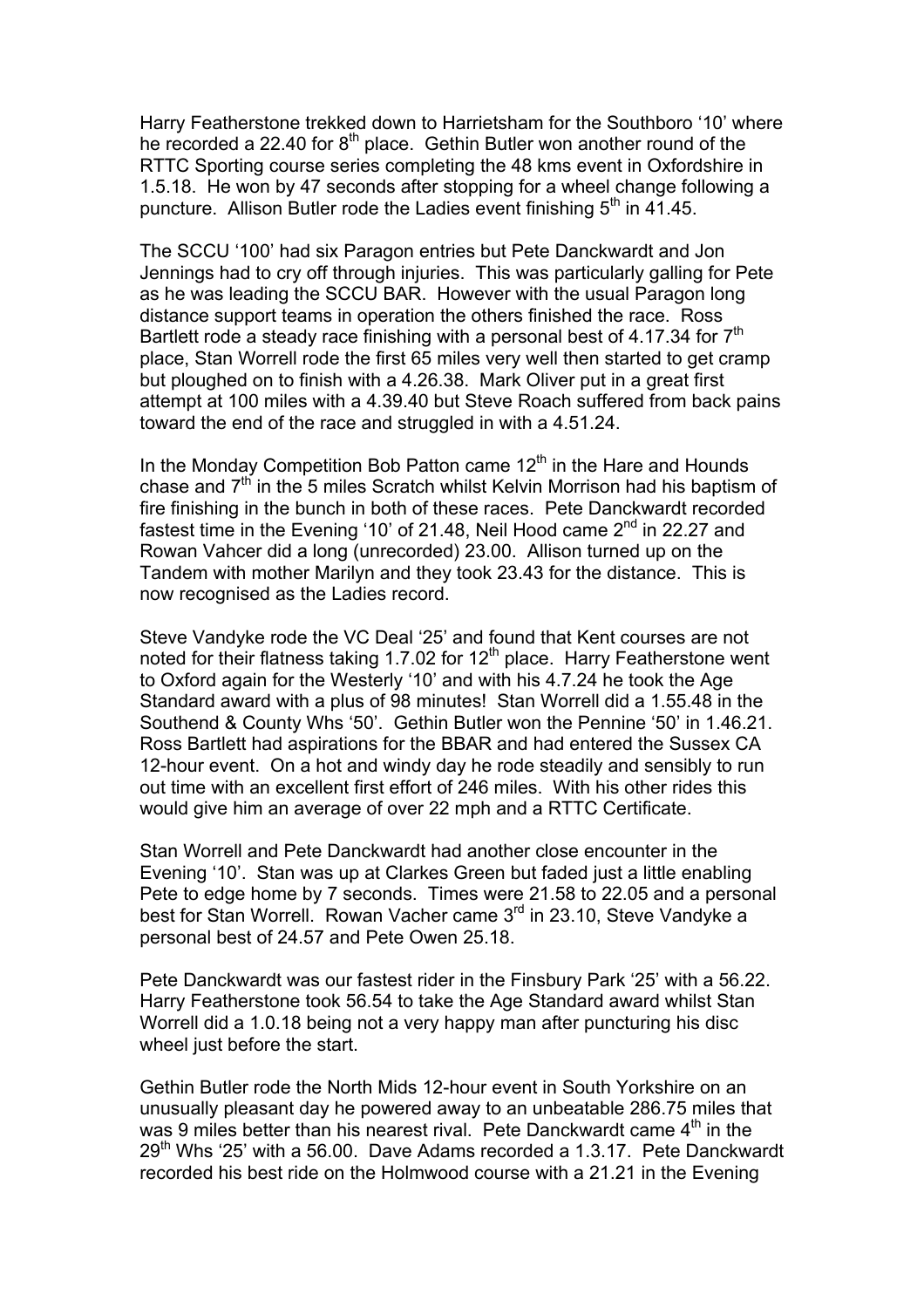'10' with Stan Worrell taking 22.07. In the CDCA '10' on the 19<sup>th</sup> August Pete Danckwardt recorded a 22.02.

Pete Danckwardt attempts to break the Club '30' record suffered another disappointment on the  $20<sup>th</sup>$  August when he got to within 7 seconds with a 1.6.26 in the Leo event. Steve Vandyke improved yet again in the Eastbourne Rovers '25' with 1.4.11. Harry Featherstone came  $14<sup>th</sup>$  in the Middlesex RC '50' with a 1.53.58 but only came 2nd on Age Standard.

In the last evening '10' Pete Danckwardt did his fastest ever on the Holmwood course with a 21.08 whilst Stan Worrell did his personal best of 21.29 to round of a season of good evening racing. Gavin Sherlock was reported as alive and well in the Coventry area with a  $2^{nd}$  place in a local '10 of 23.05. He followed this with rides of 22.22, 22.18 and 22.34 before finishing off with a personal best of 21.54. Steve Watkins rode the Old Portlians '25' and on standard equipment – no tri bars or aero helmets, he recorded a 1.1.16. Right at the end of the season Bob Patton earned promotion to the A category at Herne Hill but with no more races to prove his worth.

In the Bec '10' on the  $27<sup>th</sup>$  August Pete Danckwardt came  $3<sup>rd</sup>$  in 22.05 and Harry Featherstone was  $7<sup>th</sup>$  in 22.32.

Next morning in the Essex Roads '25' Stan Worrell was our fastest with 57.31, Harry Featherstone took 57.39 and won the veterans Age Standard prize. Pete Danckwardt did a puzzling 59.30 and the Paragon missed the Team race by 20 seconds. Allison Butler did a 1.7.55 in the Ladies event.

During August we lost one of our best Clubmen when John Mcnee died from cancer. A firm supporter of all things to do with the Paragon his was "Open House" to all Paragon riders and many a weary body recovered with tea and cakes at the Mcnee establishment(s) in Reigate. John came from Glasgow and met and married Ethel in New Zealand. They travelled back to England and set up home in South London. John joined the Paragon and was a keen short distance man. He was a typical Scot. Generous to his friends, always one of the first to volunteer but you had to screw his club subs from him! He also led many of us from the beaten track by introducing us around Christmas and the New Year to obscure, but tasty, Single Malts with bitter chasers. An excellent conversationalist with a love of classical music he could also cook a mean dish of porridge in the Scottish manner as those who partook of it on riding and walking weekends can testify. By trade he was a master plasterer and the only one permanently employed by Mansells to do all their fancy and highly skilled work. John was an all-round man and he is still remembered with affection.

Steve Roach successfully defended his Off-road title with Marcus Brueton in  $2^{nd}$  place and Neil Hood  $3^{rd}$ . Keith Butler won the Free-wheel championship.

Gethin Butler won the Club Open Time Trial Championship and Pete Danckwardt the Short Distance BAR. Allison Butler took both the Ladies BAR